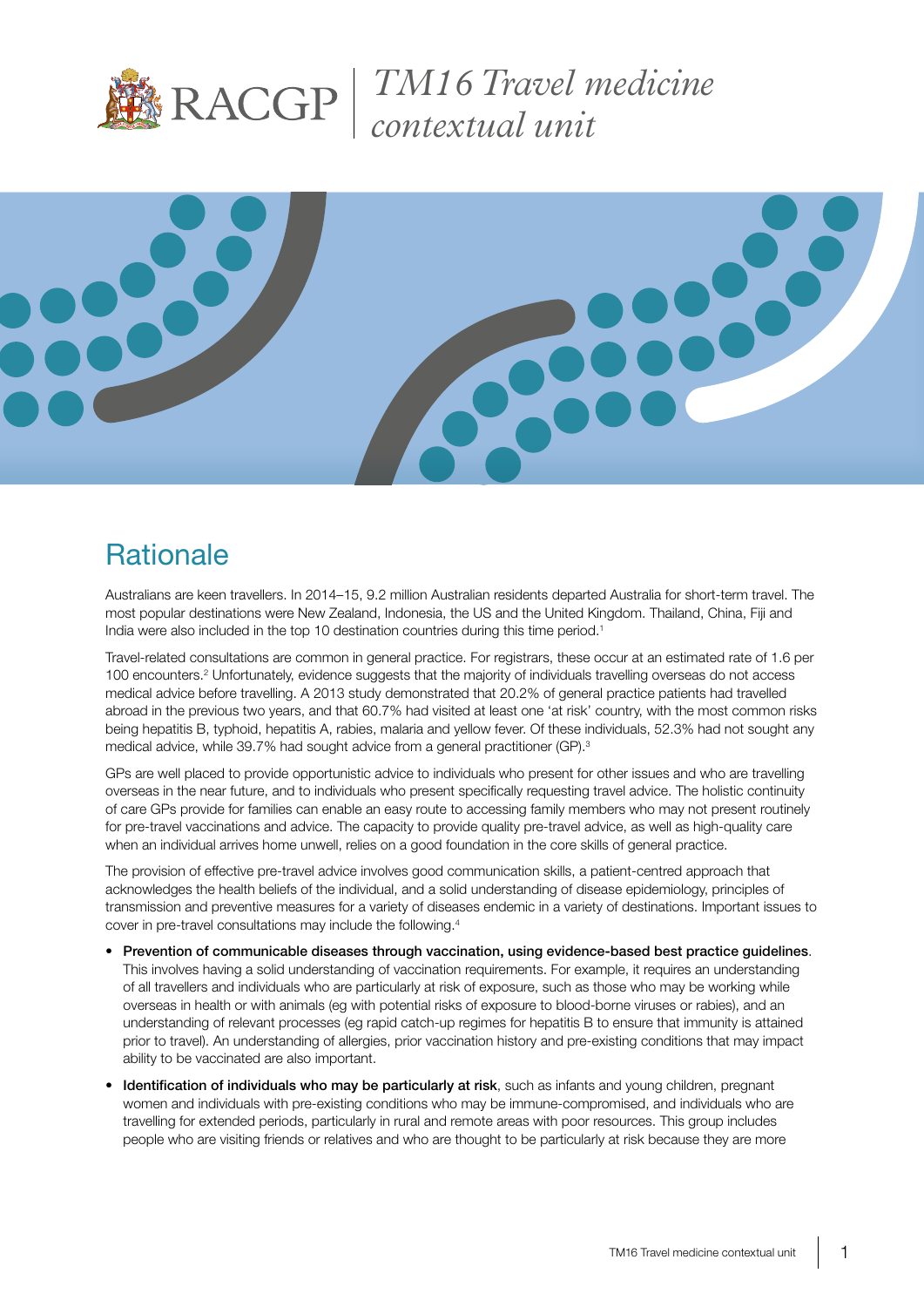likely to have close contact with the local population, consume high-risk foods and beverages, less likely to perceive health risks associated with travelling, and less likely to seek out pre-travel advice.<sup>5</sup>

- Avoiding vector-borne diseases (particularly those carried by mosquitoes in areas where there is the risk of transmission of diseases such as malaria, dengue and Zika virus) through provision of advice about avoiding bites with the use of repellents, and other measures such as use of appropriate malarial chemoprophylaxis.
- Discussion about minimising impacts of potential environmental risks, such as the need to practice hygiene measures including hand washing, potentially using water filtration/iodine tablets and avoiding high-risk foods to minimise risk of traveller's diarrhoea (TD). Note that TD is very common, affecting 20–50% of international travellers.<sup>6</sup> Provide advice also on avoiding walking barefoot or bathing in fresh water in countries where parasitic infections may be endemic.
- Advice on avoidance of high-risk activities, such as unprotected sex and road safety recommendations.
- Advice on preventing altitude sickness, jet lag and/or motion sickness, with provision of prescriptions for medication if indicated.
- Provision of medication to assist in self-treatment for conditions that may arise while overseas such as urinary tract infections, vaginal candida infections and malaria, and strategies for management of TD (including rehydration salts and advice as to which symptoms require antibiotic medication) if travelling to high-risk countries.
- Avoidance of deep vein thrombosis (DVT), and prophylactic treatment for individuals at risk of thrombosis.
- Understanding potential impacts on travel plans from pre-existing conditions and medications prescribed, including provision of support with development of health action plans in case of deterioration in condition or other issues arising while an individual is travelling. This includes provision of medication for self-treatment (as outlined above), safe transport of medications requiring refrigeration, and a need to carry medication in hand luggage, possibly with certification that it has been prescribed for a health condition.
- Provision of advice on potential risks and how to minimise these if purpose of travel is medical tourism.
- Provision of care when travellers return, particularly for those markedly at risk because they did not seek or accept advice prior to travel. This is to identify and manage communicable diseases, especially awareness of exotic tropical infections that may have been contracted overseas.

# Related contextual units

Nil

### **References**

- 1. Australian Bureau of Statistics. Overseas arrivals and departures, Australia, Jun 2015. ABS cat. no. 3401.0. Canberra: ABS, 2015. Available at www.abs.gov.au/ausstats/abs@.nsf/products/961B6B53B87C130ACA2574030010BD05 [Accessed 7 April 2016].
- 2. Morgan S, Henderson KM, Tapley A, et al. Travel medicine encounters of Australian general practice trainees A cross-sectional study. J Travel Med 2015;22(6):375–82.
- 3. Family Medicine Research Centre. University of Sydney. Travel vaccination and prophylaxis in general practice patients 2013. SAND abstract number 215 from the BEACH program 2013–14. Sydney: FMRC, University of Sydney, 2014. Available at http://sydney.edu. au/medicine/fmrc/publications/sand-abstracts/215-Travel\_vaccination.pdf [Accessed 7 April 2016].
- 4. Chen LH, Hochberg NS, Magill AJ. The pre-travel consultation. Atlanta, GA: Centers for Disease Control and Prevention, 2015. Available at http://wwwnc.cdc.gov/travel/yellowbook/2016/the-pre-travel-consultation/the-pre-travel-consultation [Accessed 7 April 2016].
- 5. Department of Health. The Australian immunisation handbook. 10th edn. Canberra: DOH, 2015. Available at www.immunise.health.gov. au/internet/immunise/publishing.nsf/Content/Handbook10-home [Accessed 7 April 2016].
- 6. Leder K. Advising travellers about management of travellers' diarrhoea. Aust Fam Physician 2015;44(1–2):34–37.